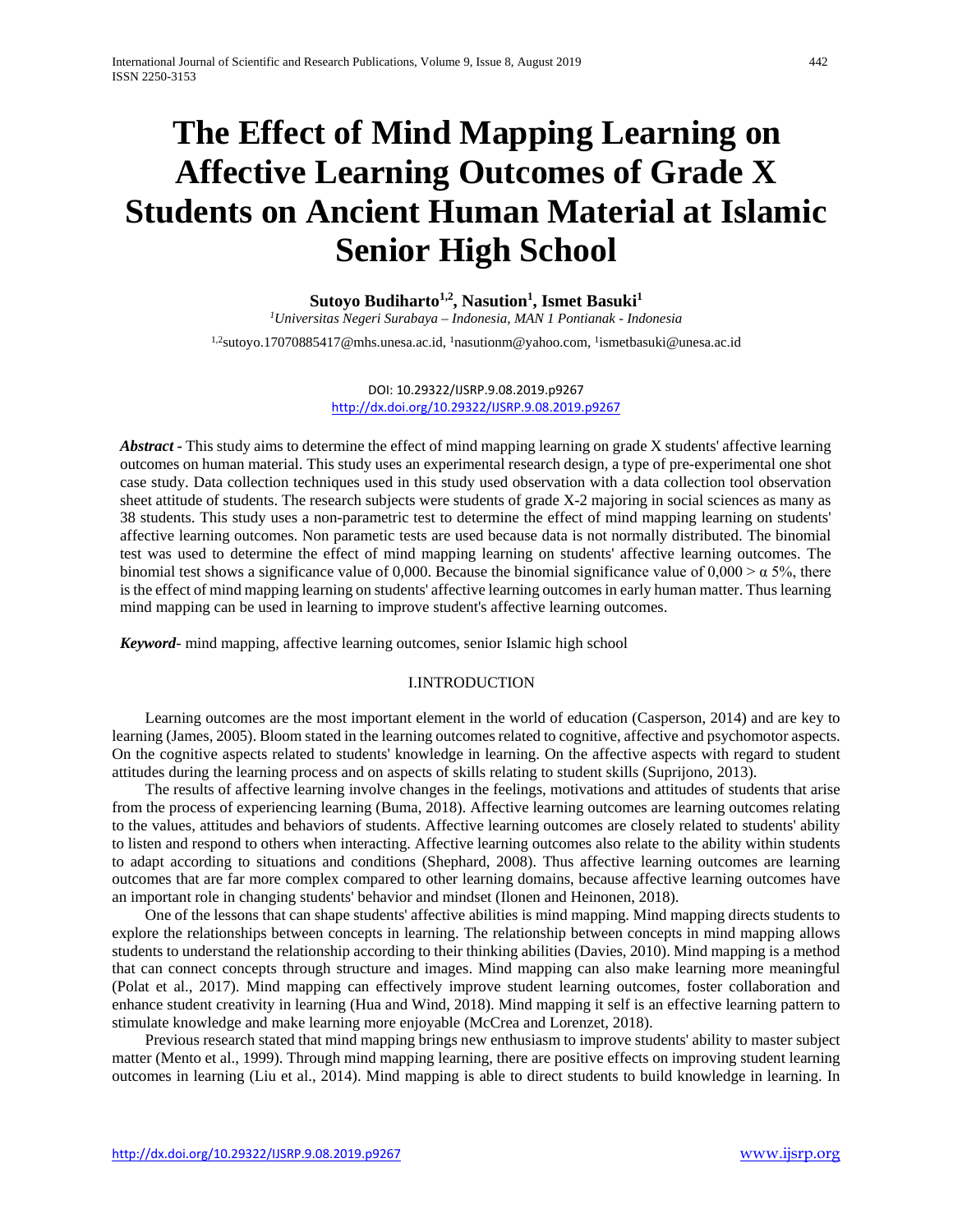addition, through mind mapping learning students can think critically in solving each problem faced by different styles (Ismail et al., 2010).

Based on previous research, the assessment of learning outcomes using mind mapping tends to assess cognitive learning outcomes and has not touched on other aspects. In this study, researchers assessed the effect of mind mapping learning on students' affective learning outcomes. Assessment of affective learning outcomes is closely related to the learning environment. The influence of the learning environment on the affective learning outcomes of students has a close relationship in determining student achievement (Sivan and Chan, 2013). The main view in assessing student learning outcomes is through student learning. In designing assessment of learning outcomes must be based on competencies developed by the teacher to meet student-oriented learning goals (Erikson and Erikson, 2018). Thus the purpose of this study was to reveal the effect of mind mapping learning on students' affective learning outcomes on ancient human material in Islamic senior high school.

### II.THEORITICAL FRAMEWORK

## 2.1 Mind Mapping

Tony Buzan introduced mind mapping in 2004. Mind mapping is a learning strategy that is used to stimulate knowledge with a series of maps that have been conceptualized. Huda stated that mind mapping is one of many strategies to improve student thinking (2015, p. 307). Ngalimun stated that mind mapping learning is very suitable for students' initial knowledge review (2017, p. 348). Making mind mapping in historical learning is accompanied by a combination of colors, images, and curved branches. Through this method, it is expected to facilitate students in remembering the information contained in mind mapping. Mind mapping is the easiest method to use to extract information from inside and outside the brain. The steps for making mind mapping are as follows.

- a. The materials and tools used in making mind mapping are blank paper without lines and colored markers, students have been able to make mind mapping personally. The steps in making mind mapping are as follows.
- b. It starts with providing materials and tools in the form of blank paper without lines and markers placed on a flat plane. Then write the keyword in the middle of the paper and give the branch according to the desired concept in all directions to express it.
- c. Write down the central idea represented by the image. Images that have a thousand words and use imagination to develop the concept. Images will give more meaning and help students stay focused.
- d. Make branches related to central ideas. The existence of these branches can make it easier for us to remember and the relationships between the concepts made. In making branches, you should use lines, different colors and arrows to connect the central idea with supporting ideas.
- e. Using one keyword for each branch, a single keyword will make it easier to spur the emergence of new ideas and thoughts.
- f. Use different colors in each writing. Color diversity in mind mapping will make writing more interesting and stimulate the right brain to work better (Huda, 2015, p. 309).

#### **2.2 Learning Outcomes Affective**

Gagne states that learning is a process of changing behavior through experience. Behavior changes according to Benjamin S Bloom consist of three aspects which consist of cognitive aspects, affective aspects and psychomotor aspects. On cognitive aspects, related to students' abilities in knowledge processing. In the affective aspect, related to attitudes, feelings, interests and morality. In psychomotor aspects, it is related to the function of the nervous system, muscles, and physical functions. In general, teachers tend to make cognitive assessments and override affective and psychomotor assessments in students in the learning process. Wood (1996) affective assessment is a method used to reveal how a student feels about himself and the self-image that influences the environment (Basuki and Hariyanto, 2016, p. 184). Thus the objectives in the assessment of affective learning outcomes can be seen from the attitudes of students in the learning process. The attitude assessment in this study consisted of honest, disciplined, polite and responsible

## III.METHOD

The research design used in this study was an experiment with a type of pre-experimental one shit case study design. Design uses one class in research without pre-test. Treatments were given directly by using mind mapping and then doing a post test in learning.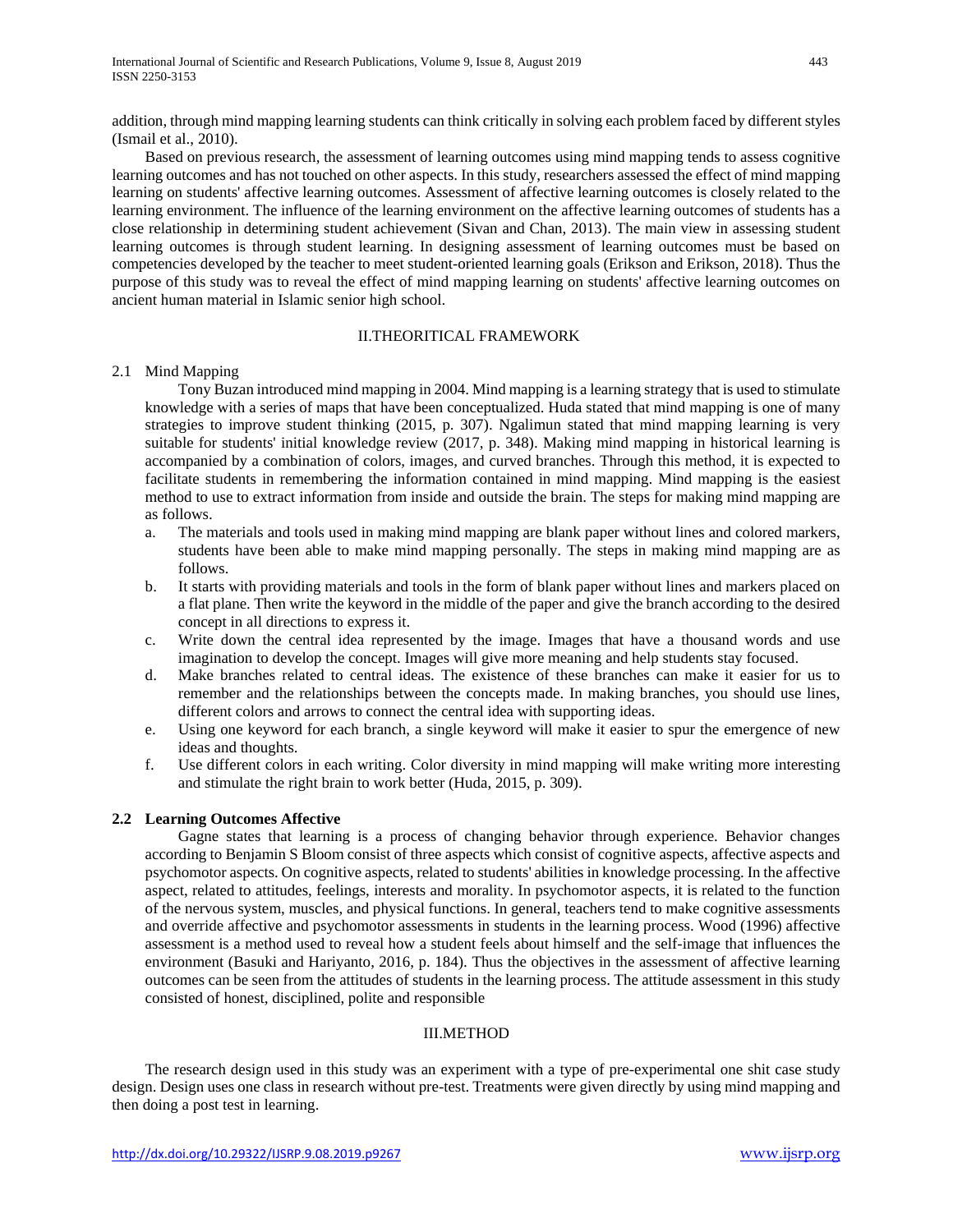

## Figure 1 Pre Experimental Research Design (One Shot Case Study)

Description:

O : Posttest, to find out the affective learning outcomes of students after using mind mapping

X : Treatment of mind mapping learning

(Chreswell, 2014)

This research was conducted at MAN 1 Pontianak, West Kalimantan , Indonesia. The sampling technique used was simple random sampling. The subjects in this study were students of grade X-2 majoring in social science. Data collection techniques with observation and data collection tools using observation sheets. Before conducting the research, the researchers tested the observation sheets of affective learning outcomes of students in different classes to find out the quality of the observation sheet that would be used in

#### IV.RESULT AND DISCUSSION

The study went through two stages consisting of expert validity and results of field research and statistical analysis. The following will be elaborated in detail the two steps carried out in this researcher.

#### 3.1 Expert Validity

Expert validity was used to determine the quality of the instruments used in the study. The following are the results of the instrument validity of the student's observation sheet attitude.

| Table 1. Results of Validity of Student Attitudes Instruments Observation Sheet |                        |       |                |      |         |           |
|---------------------------------------------------------------------------------|------------------------|-------|----------------|------|---------|-----------|
| No.                                                                             | <b>Aspect Assessed</b> | Value |                |      | Average | Kreteria  |
|                                                                                 |                        | V1    | V <sub>2</sub> | V3   |         |           |
|                                                                                 | Substance of           | 3.83  | $\overline{4}$ | 3.5  | 3.78    | Very Good |
| $\mathcal{D}_{\mathcal{L}}$                                                     | Construction           | 3.83  | $\overline{4}$ | 3.5  | 3.78    | Very Good |
| 3                                                                               | Languages              | 3.67  | $\overline{4}$ | 4    | 3.89    | Very Good |
| Validator                                                                       |                        | 3.67  | 4              | 3.44 | 3.76    | Very Good |

Description:

V1: Validator 1

V2: Validator 2

V2: Validator 3

The substance aspect developed in the observation sheet is the attitude of students categorized very highly good with an average value of 3.78. The indicators developed in the aspect of substance consist of an assessment of students' honesty, student responsibility, student discipline, and polite students listed in the attitude assessment observation sheet. The construction aspect that was developed in the observation sheet was the attitude of the categorized students was very good with an average score of 3.78. Indicators developed in the construction aspect consist of including subject identity, assessment instructions, assessment rubrics, and assessment aspects. In the aspect of language, the observation sheet of the attitude of students developed has a very good category with an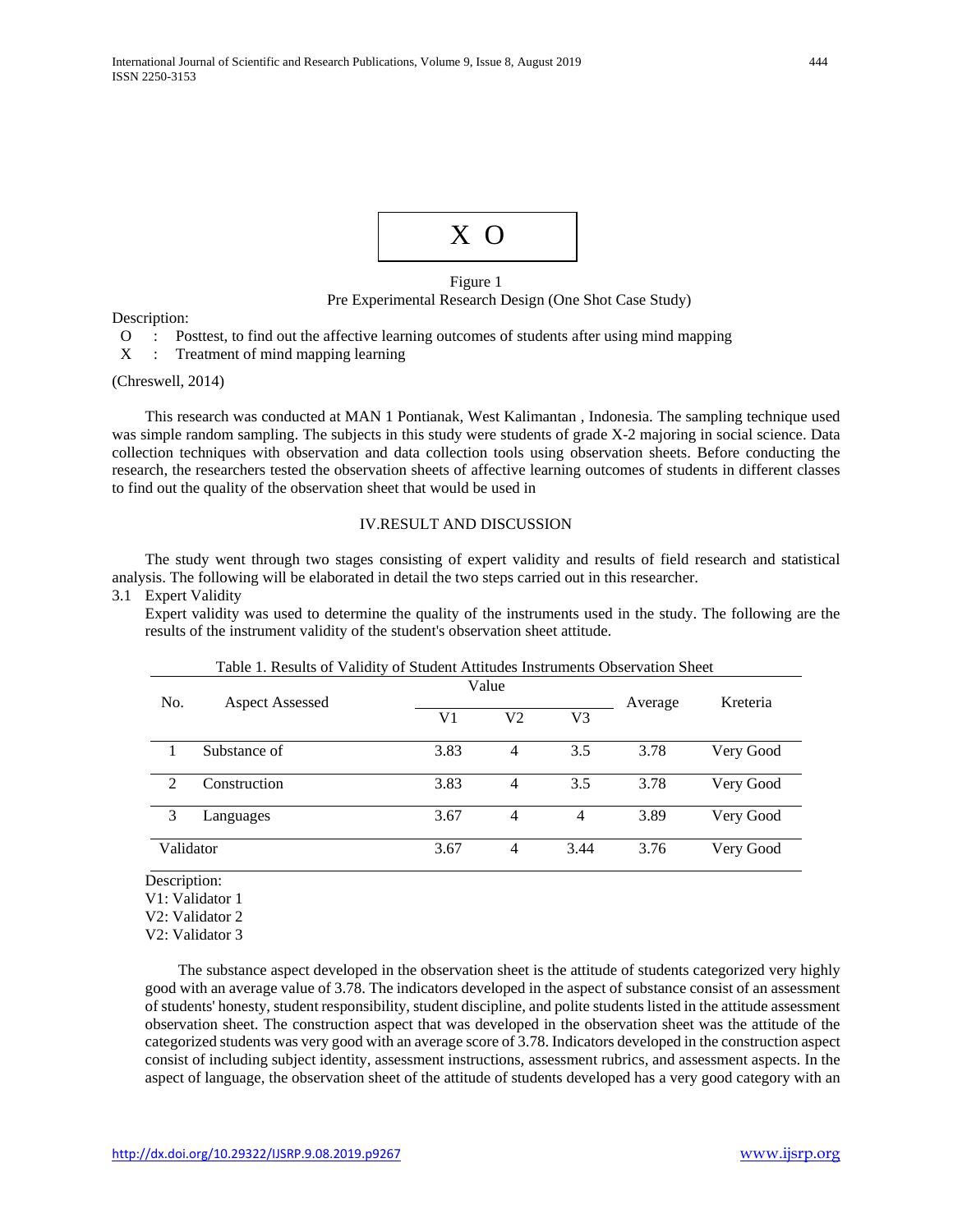average value of 3.76. The indicators that are assessed on aspects of the language include the use of good and correct Indonesian, communicative language and do not confuse privacy or groups.

Criteria for the withdrawal of decisions on the instruments of the observation sheet of students' attitudes are adapted from Riduwan (2014), as follows.

| Table 2. Student Observation Quality Criteria Student |             |  |  |
|-------------------------------------------------------|-------------|--|--|
| Value Interval Value                                  | Category    |  |  |
| 3.5 3,5 P $\leq$ 4.0                                  | Very Good   |  |  |
| $2.9 \le P 4 3.4$                                     | Good        |  |  |
| $2.3 \le P 8 2.8$                                     | Good Enough |  |  |
| $1.7 \le P \le 2.2$                                   | Less Good   |  |  |
| $1.0 \le P \le 1.6$                                   | Not Good    |  |  |

Based on the results of the assessment conducted by three validators, it can be concluded that the instruments of the student observation sheet can be used because they are very well categorized with an average score of 3.76.

3.2 The results of research in the field and statistical analysis

The following will describe the results of research in the field and statistical analysis used in the study. The study was conducted for one month. In the first three weeks, researchers gave mind mapping learning treatments to students and one week later the researchers assessed students' attitudes after the implementation of mind mapping learning in the classroom. The assessment results of student attitudes are as follows.

| Table 3. Value of student attitudes |              |                   |  |  |
|-------------------------------------|--------------|-------------------|--|--|
| No                                  | Name         | Value of Students |  |  |
| 1                                   | $PS2-1$      | 100               |  |  |
| $\overline{c}$                      | <b>PS2-2</b> | 98                |  |  |
| 3                                   | <b>PS2-3</b> | 100               |  |  |
| $\overline{4}$                      | <b>PS2-4</b> | 95                |  |  |
| 5                                   | PS2-5        | 100               |  |  |
| 6                                   | PS2-6        | 97                |  |  |
| $\overline{7}$                      | <b>PS2-7</b> | 98                |  |  |
| 8                                   | <b>PS2-8</b> | 100               |  |  |
| 9                                   | <b>PS2-9</b> | 95                |  |  |
| 10                                  | PS2-10       | 97                |  |  |
| 11                                  | PS2-11       | 100               |  |  |
| 12                                  | PS2-12       | 100               |  |  |
| 13                                  | PS2-13       | 97                |  |  |
| 14                                  | PS2-14       | 98                |  |  |
| 15                                  | PS2-15       | 98                |  |  |
| 16                                  | PS2-16       | 100               |  |  |
| 17                                  | PS2-17       | 100               |  |  |
| 18                                  | PS2-18       | 100               |  |  |
| 19                                  | PS2-19       | 98                |  |  |
| 20                                  | PS2-20       | 98                |  |  |
| 21                                  | PS2-21       | 100               |  |  |
| 22                                  | PS2-22       | 100               |  |  |
| 23                                  | PS2-23       | 98                |  |  |
| 24                                  | PS2-24       | 100               |  |  |
| 25                                  | PS2-25       | 95                |  |  |
| 26                                  | PS2-26       | 97                |  |  |
| 27                                  | PS2-27       | 98                |  |  |
| 28                                  | PS2-28       | 98                |  |  |
| 29                                  | PS2-29       | 100               |  |  |
| 30                                  | PS2-30       | 100               |  |  |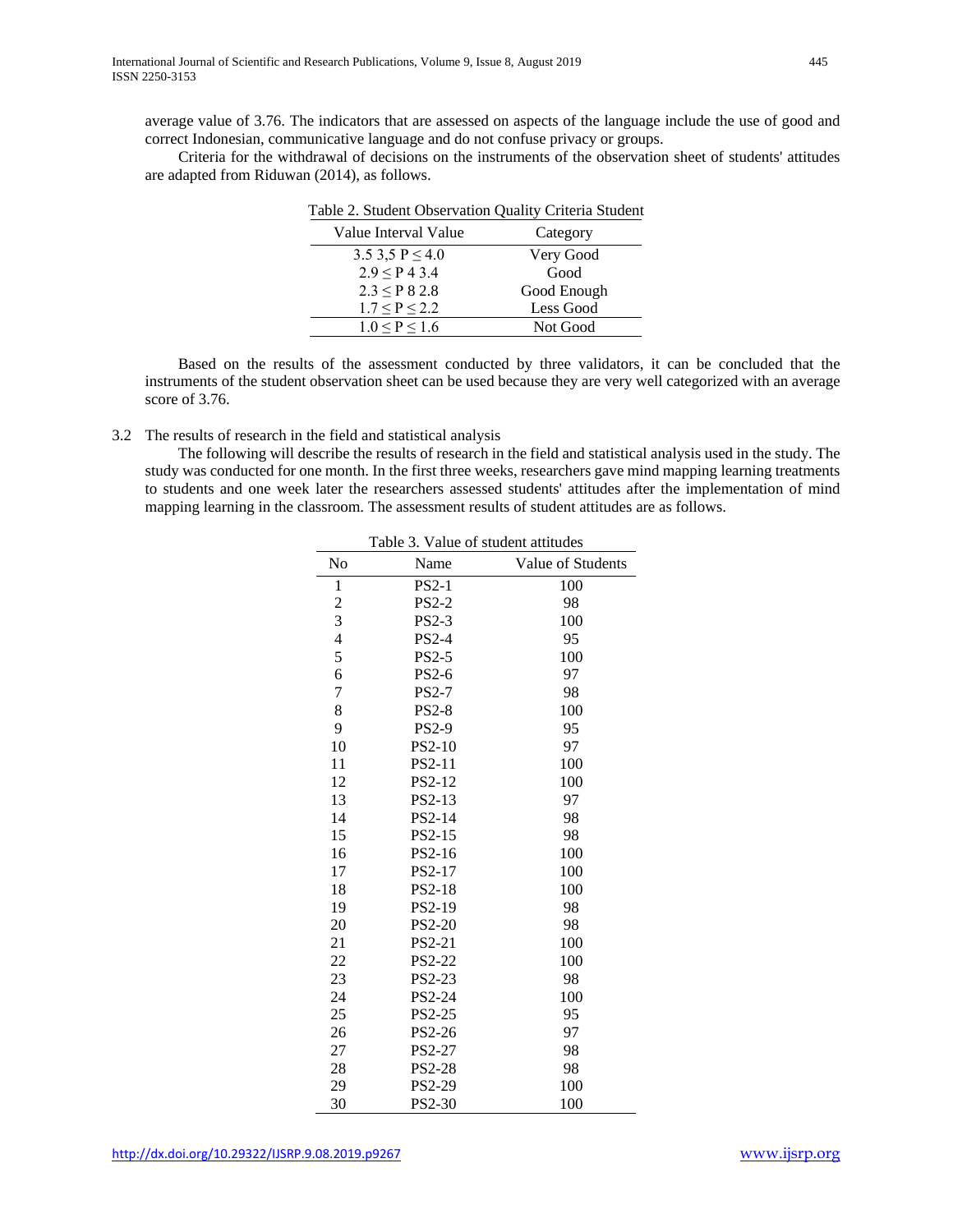| 31 | PS2-31              | 95  |
|----|---------------------|-----|
| 32 | PS2-32              | 100 |
| 33 | PS2-33              | 100 |
| 34 | PS2-34              | 97  |
| 35 | PS2-35              | 100 |
| 36 | PS <sub>2</sub> -36 | 98  |
| 37 | <b>PS2-37</b>       | 98  |
| 38 | <b>PS2-38</b>       | 98  |

Based on the attitude value of students it is known that the mean value of students' attitudes is 98.45, median is 98.00, variance is 2.740 and standard deviation is 1.655. Statistical analysis was used to determine whether mind mapping learning had a significant effect on students' affective learning outcomes. The statistical analysis in this study will be presented as follows.

| Table 4. Nominality Test for Distribution |                   |    |      |     |
|-------------------------------------------|-------------------|----|------|-----|
|                                           | Shapiro-Wilk      |    |      |     |
|                                           | <b>Statistics</b> | df | Sig. |     |
| Social attitudes                          | .806              |    | 38   | 000 |

Normality tests were distributed using the Shapiro Wilk test with results of 0,000. The post test significance value is  $0,000 < \alpha$  5% so the data is not normally distributed. Because in this study the data were not normally distributed, the researchers used binomial tests to determine the effect of mind mapping learning on students' affective learning outcomes. The binomial test results are as follows.

| Table 5. Test of Binomial   |         |          |    |      |     |                                                  |
|-----------------------------|---------|----------|----|------|-----|--------------------------------------------------|
|                             |         | Category | N  |      |     | Observed Prop. Test Prop. Asymp. Sig. (2-tailed) |
| Affective Group $1 \leq 75$ |         |          |    | .00  | .50 | $.000$ <sup>a</sup>                              |
| Learning                    | Group 2 | > 75     | 38 | 1.00 |     |                                                  |
|                             | Total   |          | 38 | 1.00 |     |                                                  |

Binomial significance value of  $0,000 > \alpha$  5%, the categorized data is very significant. Thus there is a significant effect of mind mapping learning on students' affective learning outcomes.

Skinner states that learning is a process of behavior change. Behavior changes are obtained through the process of operant conditioning. In connection with the research conducted, changes in student attitudes occur because there is operant conditioning carried out in learning. operant conditioning in this study is learning using mind mapping. Mind mapping is used in research to change the behavior of students who previously tended not to respond to subject matter well. With the implementation of mind mapping learning, there is a change in student behavior, especially in student attitudes. Learning by using mind mapping has a positive effect on students so students feel interested in learning.

David P. Ausubel said that meaningful learning is learning that involves understanding how new information can be effectively organized, incorporated into structures, and taught so that it can be used. Meaningful learning occurs when students can connect new phenomena into their knowledge structure. Mind mapping learning is learning that links between concepts in learning, where in forming students' knowledge as a whole links between concepts based on the phenomenon being studied. Through mind mapping learning, students not only focus on strengthening cognitive aspects but also on students' attitudes in learning.

## V.CONCLUSION

Learning does not only depend on cognitive enhancement of students, but also must be accompanied by changes in student attitudes. Changes in student attitudes are the result of a process of growth and development that must be maintained. Changes in student attitudes can be seen from the behavior of students in the teaching and learning process. This study has a research focus on the learning outcomes of student attitudes in learning. Based on the results of the study, it was found that mind mapping learning had a significant influence on the affective learning outcomes of students' attitudes in the learning process through binomial testing.